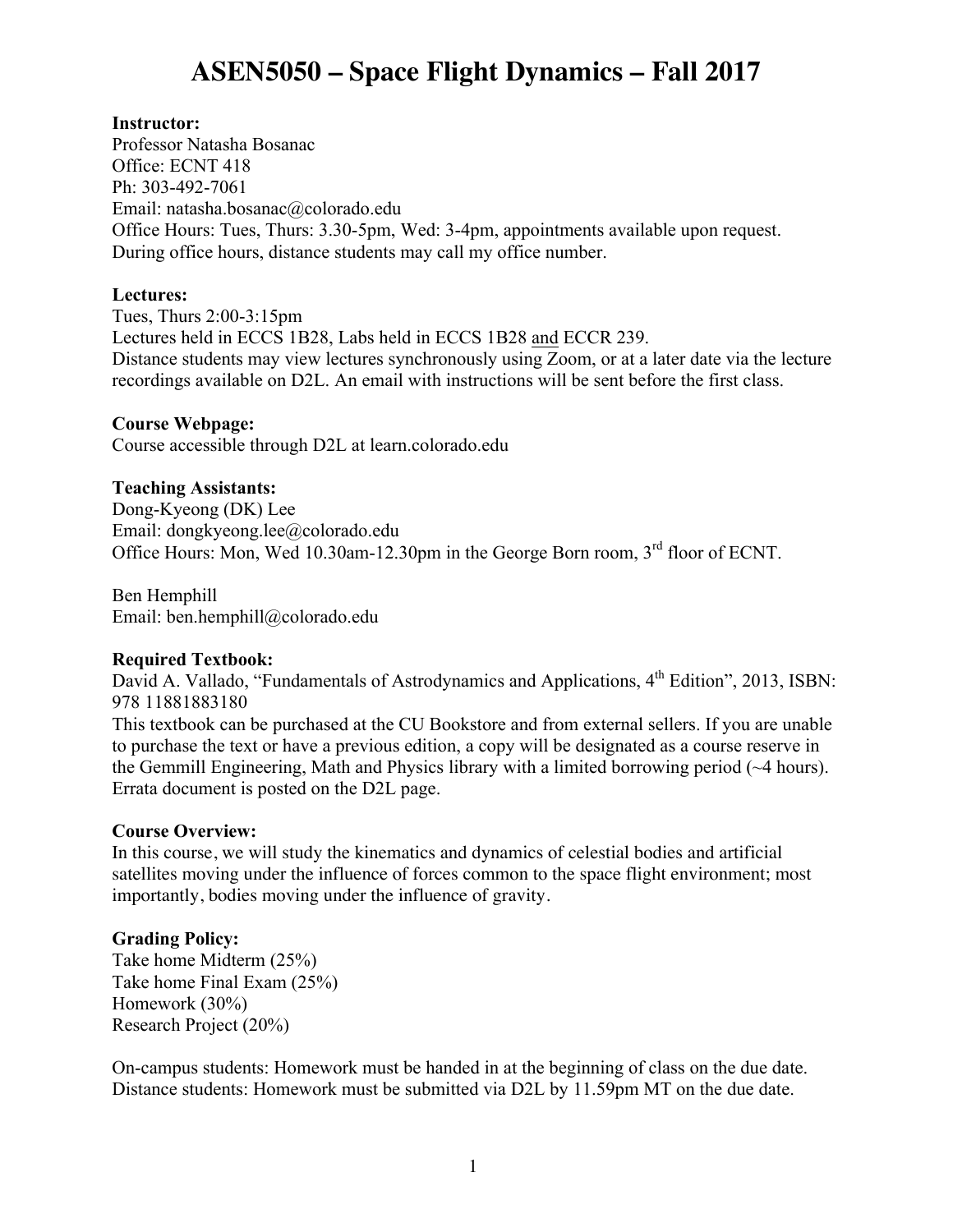# **Important Dates:**

A course schedule including lecture topics and assessment due dates will be made available on the course webpage.

October 19 – Take home midterm exam assigned

October 24 – Take home midterm exam due

November 21 – No Class – Fall Break

November 23 – No Class - Thanksgiving

December 14 – Last day of class, Take home final exam assigned

December 19 – Take home final exam due

Note: *Take-home exam dates are subject to change*

# **Homework Policy:**

- While collaboration is permitted on homework, each student must submit a unique assignment write-up. Copying material from any resource (including solutions manuals) is plagiarism and is an Honor Code violation.
- Submitted homework must be neat and professional, with clear working. Either handwritten or typed solutions are acceptable.
- Submitted homework must demonstrate understanding of the problem through: inclusion of diagrams (where appropriate), correct notation and terminology, a clear explanation of the approach used to solve the problem, demonstration of each of the key steps in obtaining a solution, and a clear answer with appropriate units.
- If MATLAB or a similar numerical software package is used to solve a problem, include your code. However, code may not be submitted solely as your solution – a write-up with the components described above must accompany the solution to each problem.
- If you must miss a class for an excused absence or extenuating circumstances, please contact the instructor to make alternative arrangements for homework submission in advance of the deadline, where possible.
- Although each homework assignment will have several problems, all problems may not be graded. However, solutions will be provided to you for all problems.

# **Distance Students:**

- This course requires the use of the Zoom conferencing tool which is currently not accessible to users using assistive technology. If you use assistive technology to access the course material, please contact me immediately to discuss.
- Zoom meeting information, to virtually join the class synchronously (i.e., T,Th 2pm-3.15pm Boulder time), will be provided to you by the instructor.
- Videos of the lectures will be available after the class through D2L.

# **Course Software:**

• This course requires the use of astrodynamics modeling software (e.g., Systems Tool Kit, General Mission Analysis Tool, FreeFlyer) which are currently not accessible to users using assistive technology. If you use assistive technology to access the course material, please contact me immediately to discuss.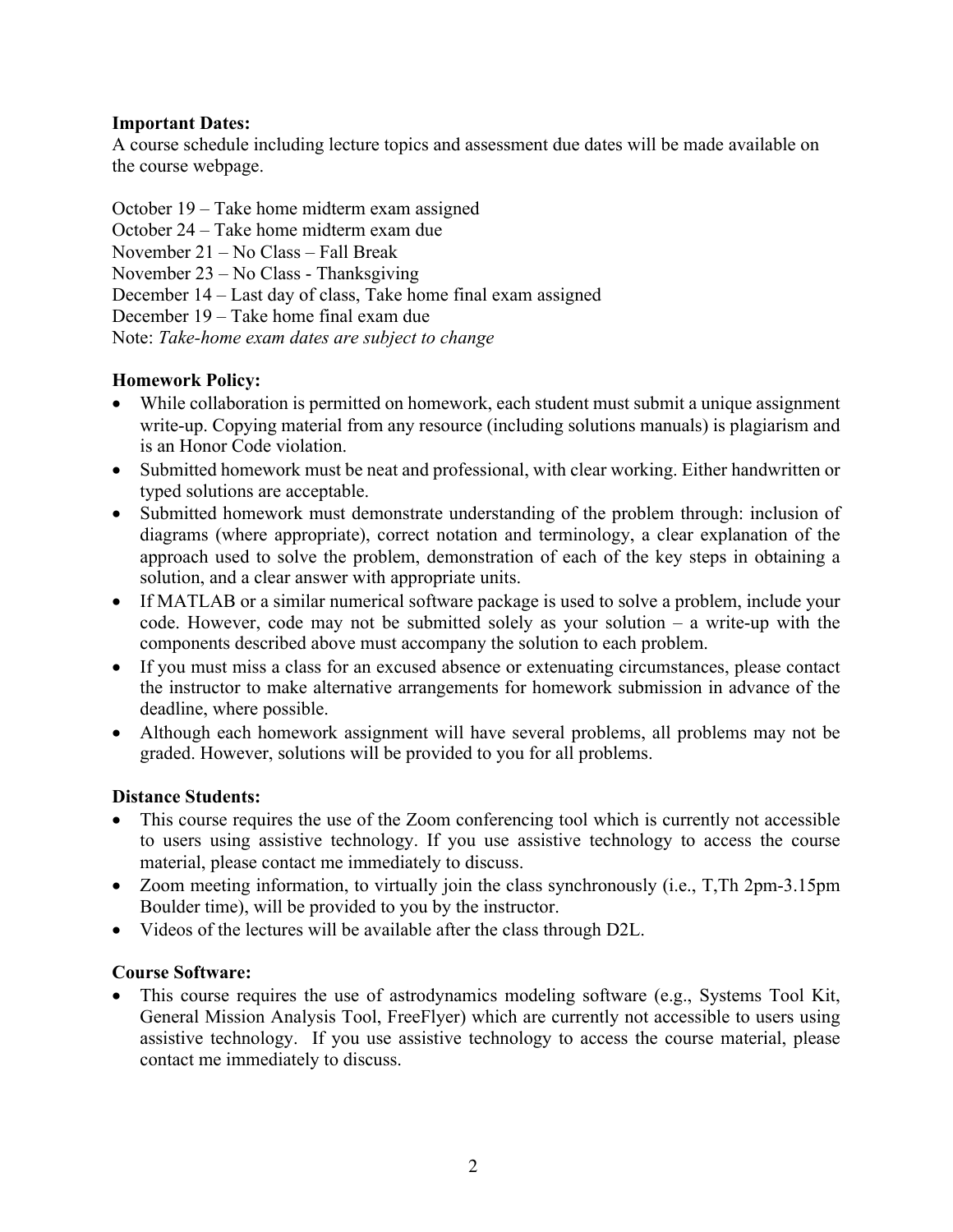## **Accommodation for Disabilities:**

- If you qualify for accommodations because of a disability, please submit your accommodation letter from Disability Services to your faculty member in a timely manner so that your needs can be addressed. Disability Services determines accommodations based on documented disabilities in the academic environment. Information on requesting accommodations is located on the Disability Services website (www.colorado.edu/disabilityservices/students).
- Contact Disability Services at 303-492-8671 or dsinfo@colorado.edu for further assistance. If you have a temporary medical condition or injury, see Temporary Medical Conditions under the Students tab on the Disability Services website and discuss your needs with your professor.

## **Religious Holidays:**

- Campus policy regarding religious observances requires that faculty make every effort to deal reasonably and fairly with all students who, because of religious obligations, have conflicts with scheduled exams, assignments or required attendance. In this class, please discuss with me any conflicts you have so we can make alternative arrangements as soon as possible, preferably in the first two weeks of the course.
- See campus policy regarding religious observances for full details.

## **Classroom Behavior:**

Students and faculty each have responsibility for maintaining an appropriate learning environment. Those who fail to adhere to such behavioral standards may be subject to discipline. Professional courtesy and sensitivity are especially important with respect to individuals and topics dealing with race, color, national origin, sex, pregnancy, age, disability, creed, religion, sexual orientation, gender identity, gender expression, veteran status, political affiliation or political philosophy. Class rosters are provided to the instructor with the student's legal name. I will gladly honor your request to address you by an alternate name or gender pronoun. Please advise me of this preference early in the semester so that I may make appropriate changes to my records. For more information, see the policies on classroom behavior and the Student Code of Conduct.

#### **Sexual Misconduct, Discrimination, Harassment, and/or Related Retaliation:**

• The University of Colorado Boulder (CU Boulder) is committed to maintaining a positive learning, working, and living environment. CU Boulder will not tolerate acts of sexual misconduct, discrimination, harassment or related retaliation against or by any employee or student. CU's Sexual Misconduct Policy prohibits sexual assault, sexual exploitation, sexual harassment, intimate partner abuse (dating or domestic violence), stalking or related retaliation. CU Boulder's Discrimination and Harassment Policy prohibits discrimination, harassment or related retaliation based on race, color, national origin, sex, pregnancy, age, disability, creed, religion, sexual orientation, gender identity, gender expression, veteran status, political affiliation or political philosophy. Individuals who believe they have been subject to misconduct under either policy should contact the Office of Institutional Equity and Compliance (OIEC) at 303-492-2127. Information about the OIEC, the above referenced policies, and the campus resources available to assist individuals regarding sexual misconduct, discrimination, harassment or related retaliation can be found at the OIEC website.